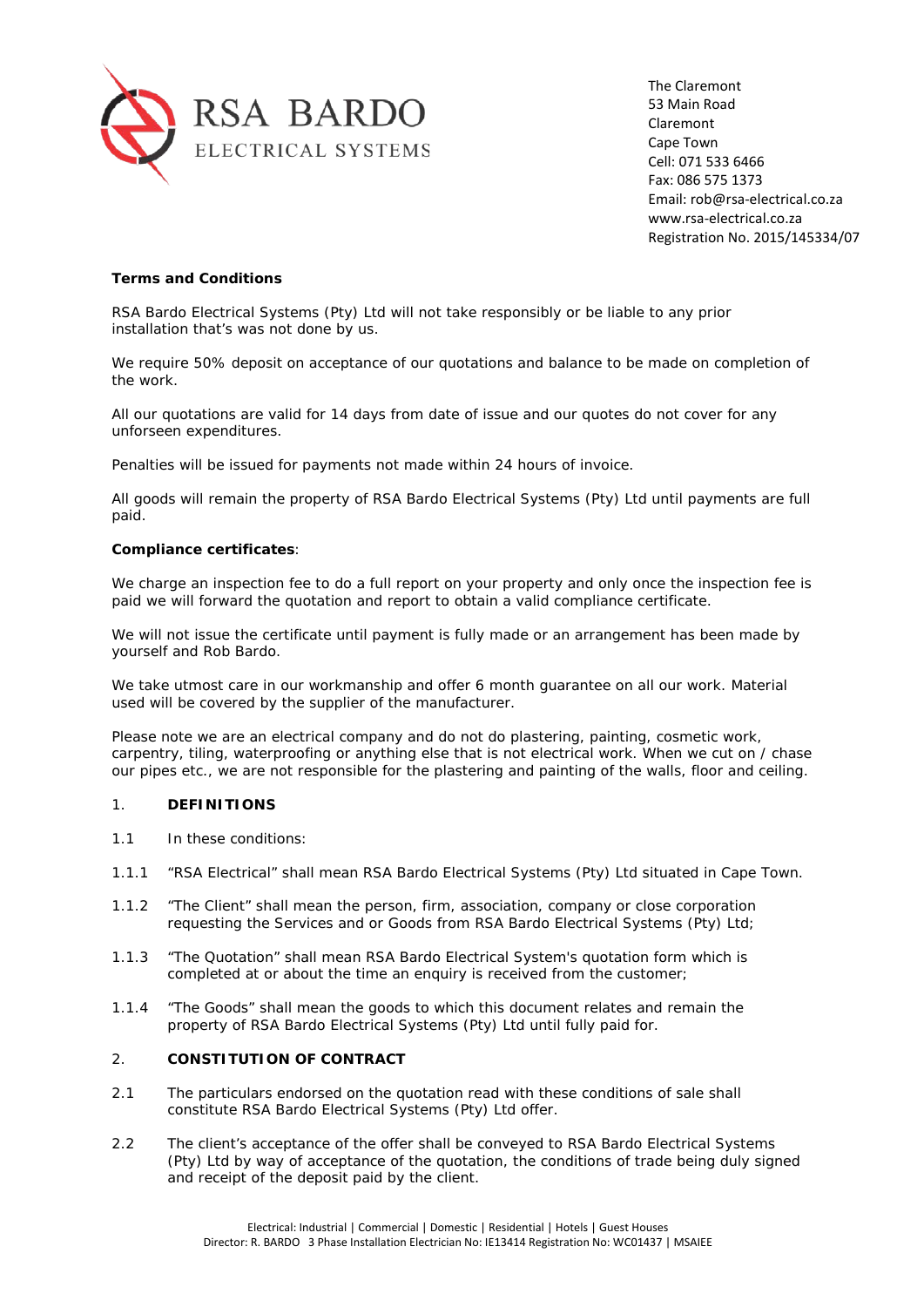- 2.3 These presents constitute the sole agreement between the parties and the client acknowledges that it did not enter into the agreement as a result of any oral statements, recommendations, figures, advice, specifications, price quoted, acceptances, representations or warranties of any kind whatsoever, save and except as specifically set out in the quotation and herein.
- 2.4 RSA Bardo Electrical Systems (Pty) Ltd reserves the right to institute changes and amendments to any of the terms contained herein, subject to reasonable notice thereof having been given to the client in writing.
- 2.5 By accepting the quotation, the client acknowledges that it has read and understands the terms, conditions, notice periods and disclaimers contained herein and agree to be bound thereby.

# 3. **QUOTATIONS & PAYMENT**

- 3.1 Prices quoted are valid for a period of 14 (fourteen) days from date of issue. The price quoted may however be subject to increase, due to circumstances beyond the control of RSA Bardo Electrical Systems (Pty) Ltd, which will be conveyed to the client.
- 3.2 RSA Bardo Electrical Systems (Pty) Ltd shall provide goods and/or services as set out in the quotation, unless otherwise varied upon agreement between the parties and reduced to writing. Any variations requested by the client after acceptance of the quotation may result in additional expenses, the cost of which shall be borne by the client.
- 3.3 *A minimum deposit of 50% of the quoted sum is payable on acceptance of the quotation*.

The balance is payable BEFORE ISSUING OF CERTIFICATE OF COMPLIANCE by RSA Bardo Electrical Systems (Pty) Ltd .

The deposit may be wavered if confirmed by RSA Bardo Electrical Systems (Pty) Ltd or the percentage may be increased due to the cost of the materials. However the percentage of the deposit may increase if the material used is significantly higher.

- 3.4 Although RSA Bardo Electrical Systems (Pty) Ltd endeavors to ensure that the prices reflected in the quotation are correct, it will not be bound to any price that contains an inadvertent and/or obvious error.
- 3.5 All payments must be made directly to RSA Bardo Electrical Systems (Pty) Ltd

Nedbank Name of Account Holder: RSA Bardo Electrical Systems Account Number: 1145449034 Branch Code: 198765

- 3.6 Progress payments, for project related work, must be made at each stage of the installation. A written quotation will be submitted to the client setting out the payment schedule.
- 3.7 If any payment is not made on the due date the client shall forfeit any discount allowed to it and the full purchase price shall then become due, owing and payable.

# 4. **CALL OUTS**

4.1 In the event of a call out, during hours : 8:00 - 18:00 Monday - Friday, an initial fee of R 620.00 (Eight hundred and fifty rand), excluding VAT, will be levied for the first hour of service and thereafter at an hourly rate of R 620.00, excluding VAT, or part thereof will apply.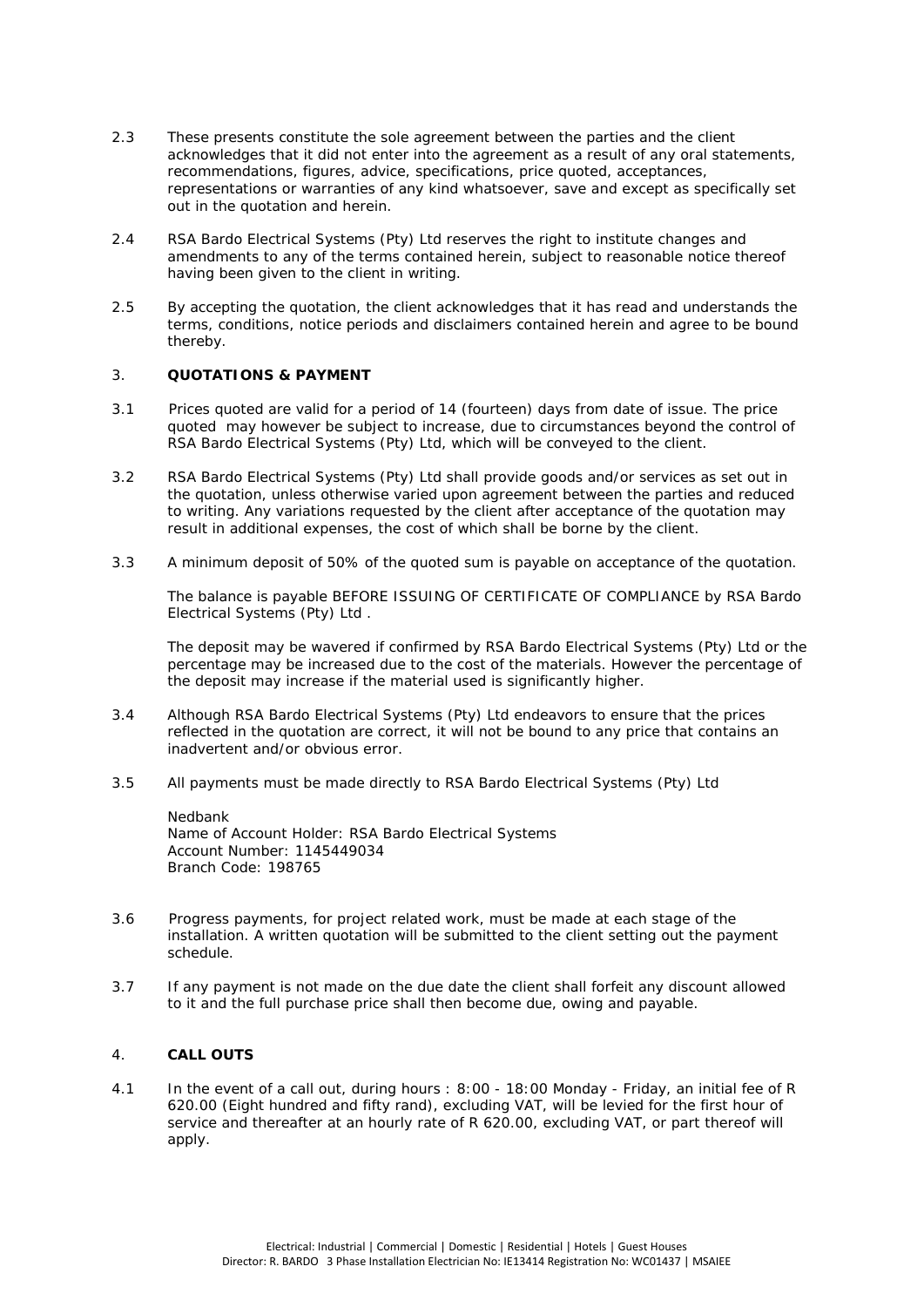The aforementioned fee excludes any materials used. After Hours Rate : R880.00 excluding Vat Call out fee (transportation) is R250 excluding Vat

4.2 The initial fee must be paid in cash/ debit or credit card or via eft upon RSA Bardo Electrical's electrician's completion on site.

Any additional fees are due and payable within 1 days from date of invoice.

All goods remain the property of RSA Bardo Electrical Systems until paid for in full.

#### 5. WORKS

5.1 RSA Bardo Electrical Systems reserves its right to refuse the provision of goods and/or services until the full deposit as well as the signed quotation and conditions of trade have been received and cleared by RSA Bardo Electrical Systems. An email, text, whats app, is also deemed as accepting the quotation and terms and conditions.

The client confirms that it will not hold RSA Bardo Electrical Systems liable for any loss or damage, of whatsoever nature, suffered occasioned by the client's failure in timeously furnishing RSA Bardo Electrical Systems with the aforementioned deposit and signed documentation.

5.2 RSA Bardo Electrical Systems undertakes to furnish the client with the goods described in the quote and will advise the client should any of the goods be superseded, replaced, discontinued or otherwise become unavailable.

RSA Bardo Electrical Systems however reserves the right to provide the client with alternative goods of a comparable quality, at prevailing prices to those ordered by the client. The client by approving such goods will have accepted that it will be provided in substitution of the goods originally quoted.

5.3 It is the responsibility of the client to arrange and appoint any other specialist that may be required to complete any further work (for example a carpenter, builder, tiler, painter, plumber).

Please note we are an electrical company *and do not do plastering, painting, cosmetic work, carpentry, tiling, waterproofing or anything else that is not electrical work. When we cut on / chase our pipes etc., we are not responsible for the plastering and painting of the walls, floor and ceiling.*

5.4 If the client is not on site, RSA Bardo Electrical Systems will endeavour to contact the client in order to inform it of any goods and/or services exceeding that agreed upon.

To the extent allowed by law, should RSA Bardo Electrical Systems be unable to contact the client, the client agrees that RSA Bardo Electrical Systems may proceed with the provision of any additional goods and/or services so as to not delay RSA Bardo Electrical Systems schedule and/or that of the project.

The client further confirms that it will be liable for all additional costs incurred in the provision of goods and/or services which is due and payable within 7 (seven) days' of date of invoice.

5.4 Unless the client has authorised RSA Bardo Electrical Systems to attend to the complete repair and/or maintenance of an installation, together with replacement all inferior/unsuitable materials thereby rendering it compliant, RSA Bardo Electrical Systems responsibility will extend to the services set in the quotation only.

To the extent allowed by law, no warranties will be furnished in respect of the aforementioned repair and/or installation or if the installation is older than 2 years at date of repair and/or installation.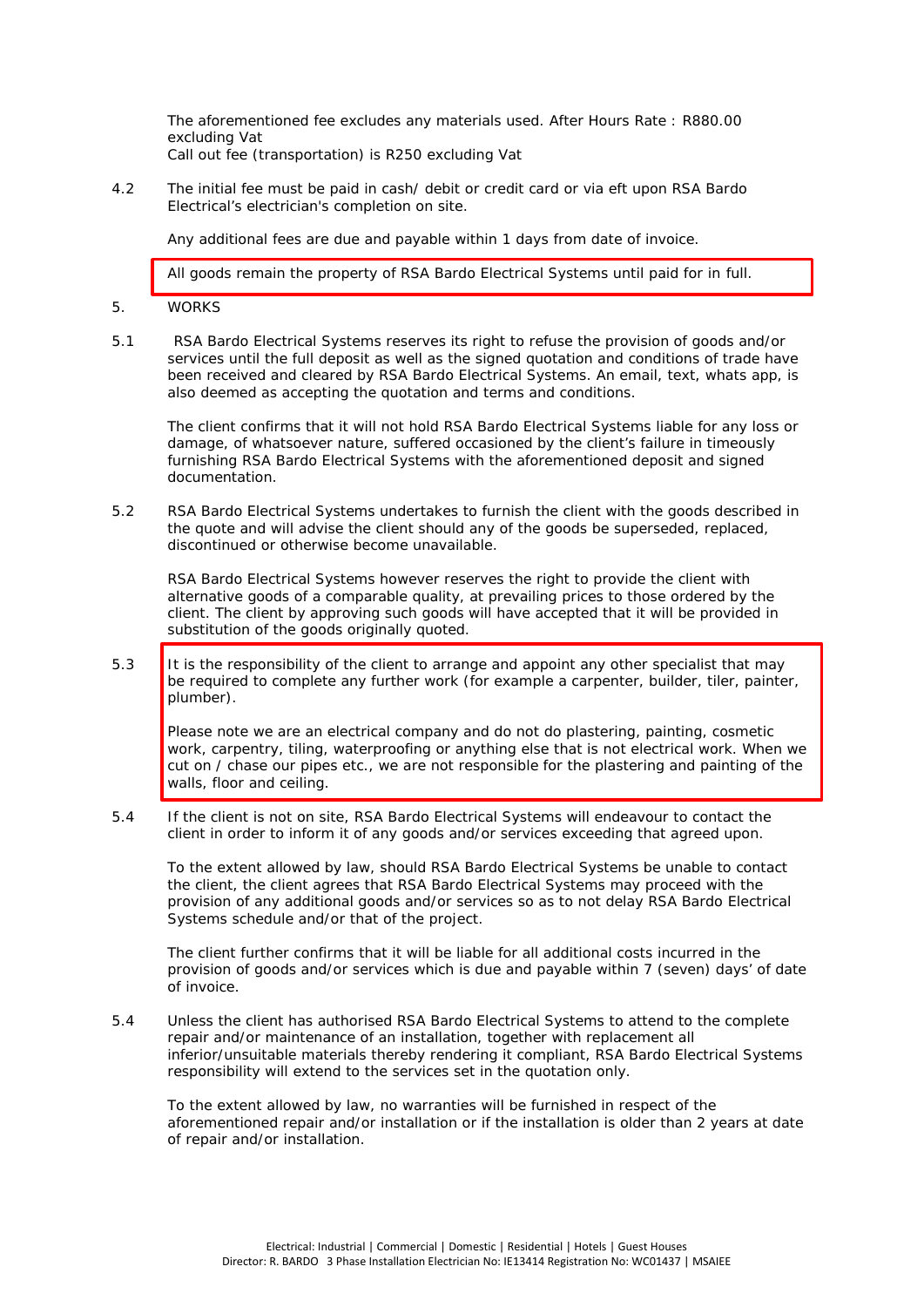### 6. **CANCELLATION & SUSPENSION OF DELIVERIES**

- 6.1 RSA Bardo Electrical Systems, reserves its right to, impose a cancellation fee in the event of the client's cancellation of services and/or goods after acceptance thereof.
- 6.2 If any amount due and payable by the client to RSA Bardo Electrical Systems is in arrears, RSA Bardo Electrical Systems shall have the right, until such amount has been paid, to suspend any deliveries under this and/or any other contract then in force between RSA Bardo Electrical Systems and the client.

# 7. **OWNERSHIP**

7.1 **All goods remain the property of RSA Bardo Electrical Systems until paid for in full.** 

The client acknowledges that it shall be liable for any loss sustained by RSA Bardo Electrical Systems due to the client's failure to secure the goods after delivery. The client acknowledges that it shall be responsible for the full replacement value of the goods and shall reimburse RSA Bardo Electrical Systems within 1 day from date of invoice.

- 7.2 The client is not entitled to sell or dispose of any unpaid goods without the prior written consent of RSA Bardo Electrical.
- 7.3 Unless otherwise agreed in writing between the parties, all surplus materials remain the property of RSA Bardo Electrical Systems.

### 8. **DISCLOSURE/PRIVACY OF INFORMATION**

- 8.1 The client agrees for RSA Bardo Electrical Systems to:
- 8.1.1 Furnish RSA Bardo Electrical Systems with the all personal information requested by RSA Bardo Electrical Systems in order to assess the credit worthiness of the client, which information may include but is not limited to identity number of the client and/or directors/members if the client is a juristic person. RSA Bardo Electrical Systems reserves its rights to withhold the provision of services until such time as it receives the aforementioned personal information;
- 8.1.2 obtain from a credit reporting agency a credit report containing personal credit information in order to verify the client's credit worthiness;
- 8.1.3 may exchange personal information about the client with any credit providers requesting same
- 8.2 RSA Bardo Electrical Systems confirms that all personal information collected shall be confidential and will only be disclosed:
- 8.2.1 In order to comply with applicable law or with legal process served on RSA Bardo Electrical Systems.
- 8.2.2 In order to protect and defend the rights or property of RSA Bardo Electrical Systems;
- 8.2.3 With employees and/or third parties who assist us in providing services to you and thus require your personal information in order to render a proper and efficient service. We will ensure that all such employees and third party service providers, having access to your personal information, are bound by confidentiality agreements.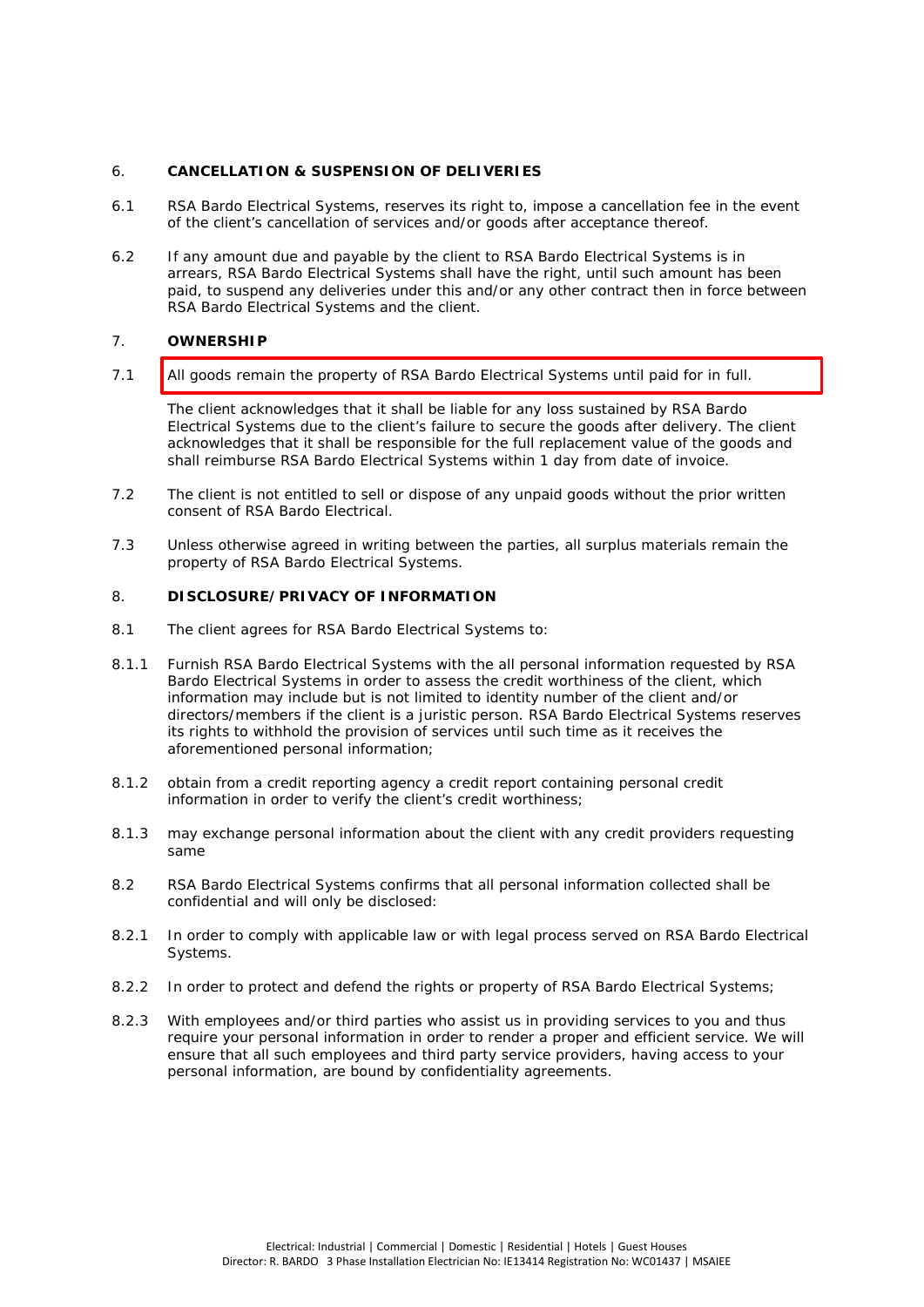### 9. **LIMITATION OF LIABILITY**

- 9.1 RSA Bardo Electrical Systems, to the extent allowed by law, shall not be liable for any loss, harm and/or damage, of whatsoever nature, suffered by the client if the aforesaid, which may include but is not limited to.:
- 9.1.1 Results from the client's failure to adhere to usage, installation and/or warning instruction furnished by RSA Bardo Electrical Systems or Manufacturer of goods;
- 9.1.2 Results from the client's failure to advise RSA Bardo Electrical Systems about existing or previous difficulties or defects in respect of an existing installation. RSA Bardo Electrical Systems cannot be held liable for any additional repairs/maintenance when working on part of the installation. The client acknowledges its responsibility to advise RSA Bardo Electrical Systems thereof as we may not be able to identify such issues due to the nature of electrical installations; or
- 9.1.3 is beyond the reasonable control of RSA Bardo Electrical Systems.

### 10. **BREACH**

- 10.1 Should the client:
- 10.1.1 Fail to pay any amount due under this or any other contract on due date thereof;
- 10.1.2 Allow any judgement against him/it to remain unsatisfied for (7) days;
- 10.1.3 Commit any act of insolvency or enter into a compromise with their creditors;
- 10.1.4 Be placed under provisional or final liquidation or judicial management or voluntarily surrenders his estate;

RSA Bardo Electrical Systems shall, without prejudice to and in addition to its other legal remedies be entitled to, give the client notice to rectify such breach within 7 (SEVEN) days and if not so rectified within the aforementioned notice period elect to cancel the agreement or any unfulfilled part thereof and claim payment of the full price or the balance thereof as the case may be.

10.2 In the event of the client obstructing RSA Bardo Electrical Systems in the process of removing its goods from the client's property, thereby necessitating the obtaining of a Court order, RSA Bardo Electrical Systems shall be entitled to obtain an award of costs against the client on a punitive scale.

#### 11. **DISPOSAL OF PARTS**

Clients are required to specify whether they require the return of any old part(s) after completion of the a repair.

### 12. **DOMICILIM**

12.1 The client accepts as it domicilium citandi et executandi (service address) for all purposes hereunder the address as set out in the quotation.

# 13. **LEGAL CHARGES**

13.1 In the event of RSA Bardo Electrical Systems instructing its attorneys to recover money or the goods from the client, the client shall be liable for and pay all legal costs ("on an attorney and client basis") incurred by RSA Bardo Electrical Systems and including collection commissions.